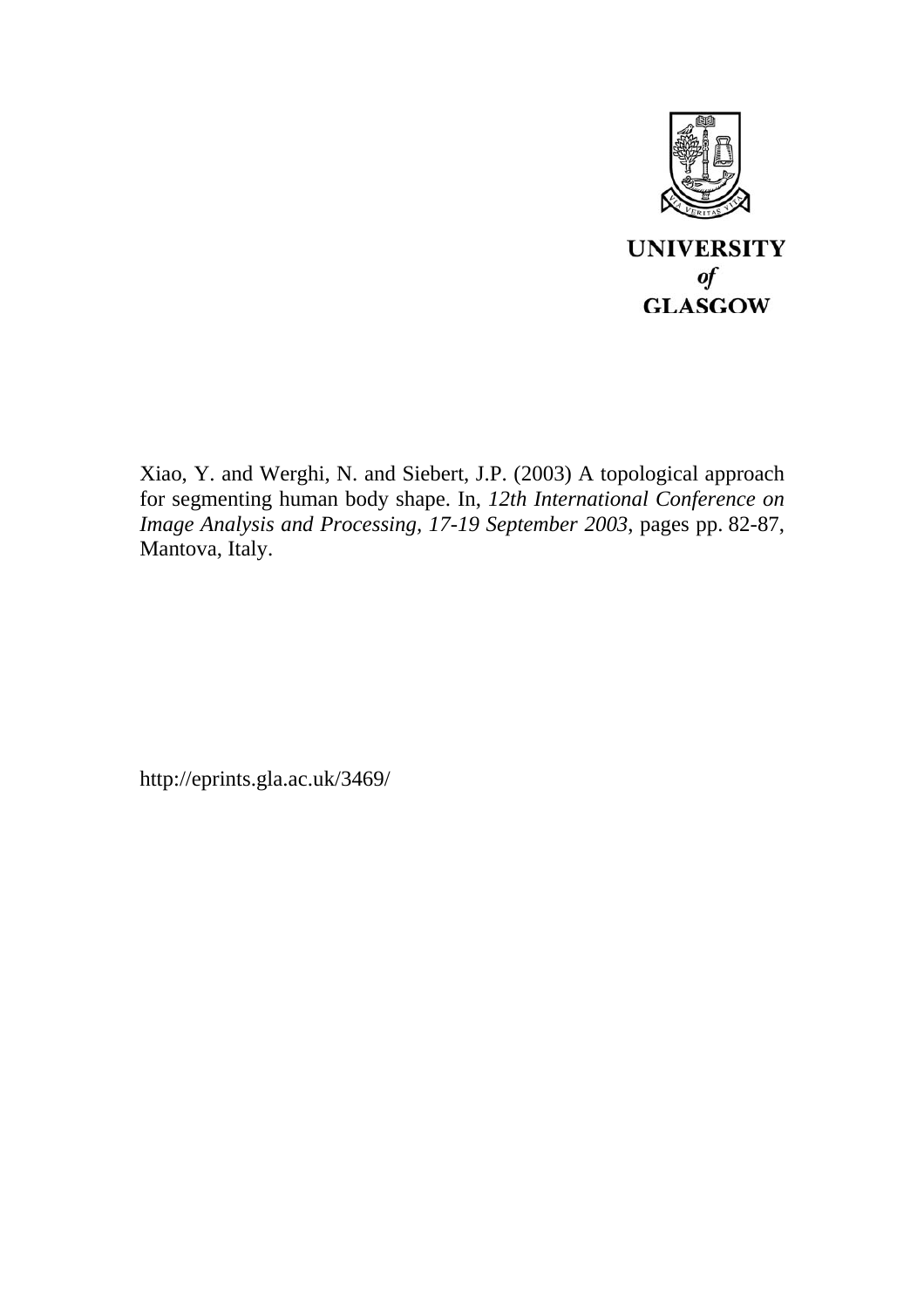# **A Topological Approach for Segmenting Human Body Shape**

Yijun Xiao<sup>1</sup>, Naoufel Werghi<sup>2</sup>, Paul Siebert<sup>3</sup>

(1,3) 3D-MATIC Lab, Department of Computing Science, (2) College of Information Technology University of Glasgow, UK Dubai University College, UAE

{yjxiao,psiebert}@dcs.gla.ac.uk nwerghi@duc.ac.ae

### **Abstract**

*Segmentation of 3D human body is a very challenging problem in applications exploiting human scan data. To tackle this problem, this paper proposes a topological approach based on the Discrete Reeb Graph (DRG) which is an extension of the classical Reeb Graph to handle unorganized clouds of 3D points. The essence of the approach concerns detecting critical nodes in the DRG thereby permitting the extraction of branches that represent parts of the body. Because the human body shape representation is built upon global topological features that are preserved so long as the whole structure of human body does not change, our approach is quite robust against noise, holes, irregular sampling, frame change and posture variation. Experimental results performed on real scan data demonstrate the validity of our method.* 

**Key word**s: *3D Segmentation, Human Body Shape, Discrete Reeb Graph, Critical nodes, surface anatomy* 

#### **1. Introduction and previous work**

The recent years have seen the emergence of 3D imaging technology that enables full scanning of the HB surface with reasonable measurement accuracy and acceptable computational cost. This advance facilitates the exploitation of the HB form in various areas such as anthropometrical research [1,2], clothing design [3,4] and virtual human animation [5]. Although the raw data delivered by the HB scanner requires substantial main memory and backing store resources, this data contains little semantic information. For the effective and efficient use of body scan data, it is usually necessary to partition the whole scan data set into subsets corresponding to the different principal body parts. This segmentation provides the basis for a high-level representation of the scan data and is a prerequisite for further semantic analysis.

For example, in medical applications, the segmentation process provides an atlas for extracting data belonging to limbs that can be used to guide further analysis such as fitting generic limb models. These models can then be used to automate specific clinical protocols, such as spinal curvature assessment. Automatic segmentation of HB data is a challenging problem firstly because the

body shape is both articulated and deformable and secondly because the scan data by nature is nonuniformly sampled, often containing gaps and corrupted by measurement noise.

The automatic segmentation of the HB scan data into the functional parts was pioneered by Nurre [6]. He approximated the body structure by a stick-template representing the head, the two arms, the two legs and the torso. His goal was to segment the body into six segments corresponding to these parts. This approach combines a global shape description, namely moments analysis, and local criteria of proximity which are derived from a priori knowledge of the relative positions of the body parts in the standard posture (standing body with arms held at the sides). The range data is organized into slices of data points. The horizontal slices are stacked vertically and the data points are assigned to the different body parts according to the slice's topology and its position in the body, e.g. a slice having two separated closed curves must represent data points measured at the level of the legs. A slice consisting of three closed curves must belong to the torso and arms area, a slice with two joined closed curves is assumed to correspond to the transition between the legs and the torso (at the level of the groin). Certainly this work illustrated a considerable progress towards the automatic decomposition of the HB data, however the approach is restricted to a strict standard posture and did not show evidence of robustness with respect to noise, gaps in the data, and variation in the shape and the posture of the HB. Using the framework of Nurre, Ju *et al* [7] refined the segmentation approach by introducing curvature analysis of profiles extracted from the slices to allow further decomposition of the body limbs into their articulated segments. Decker and Douros *et al* [8,9] advanced Nurre's work by improving the localization of the key landmarks of the HB. For instance, they differentiated the slice circumferences in the torso area to locate the waist position. However their approach had the same limitations of Nurre's approach [6]. Recently, Wang *et al* [10] proposed an approach developed within a Fuzzy logic framework. As with Nurre's approach, a strict standing posture is assumed. After many preparation stages, the data is meshed and a

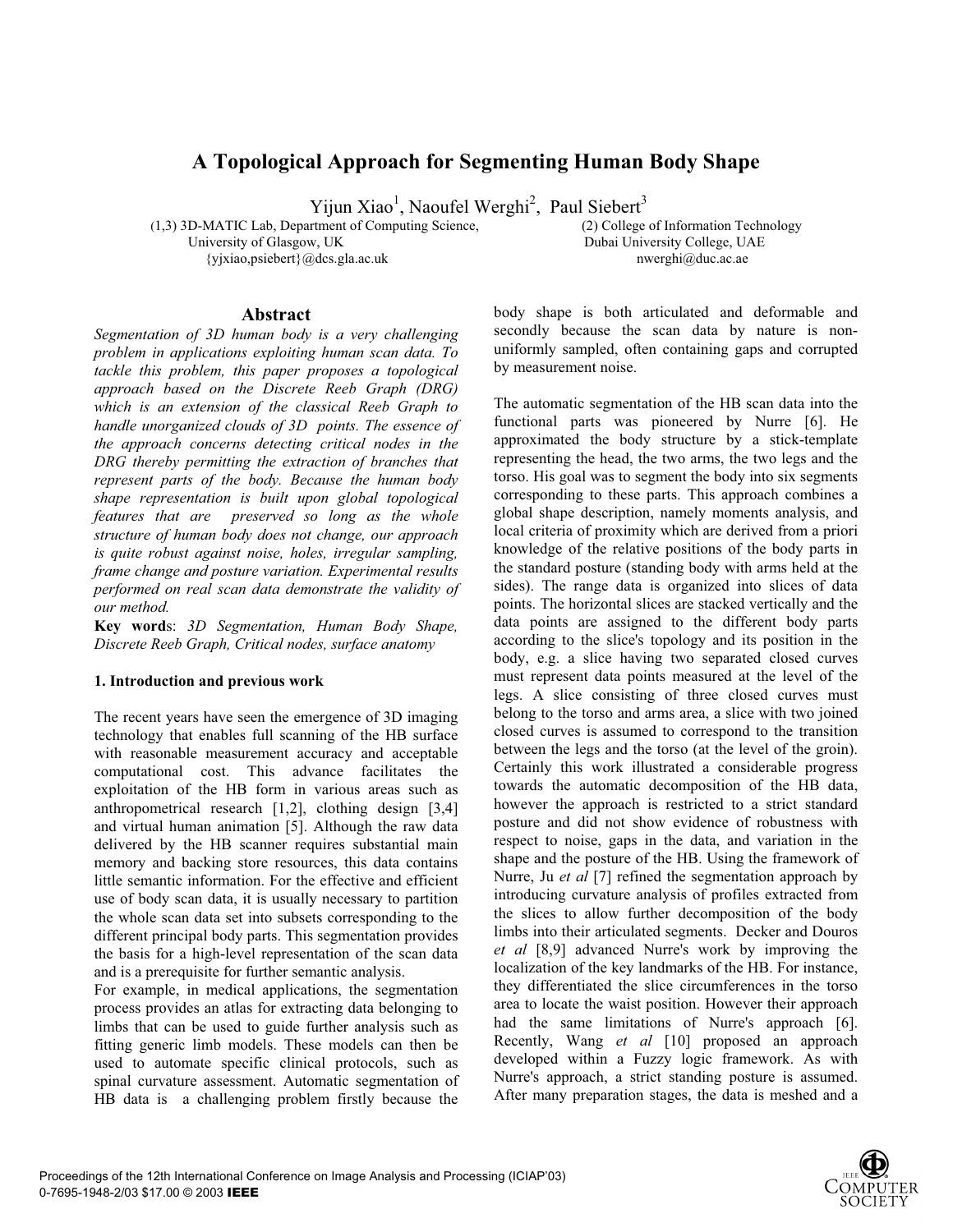segmentation technique applied that involves local curvature analysis of the slice data. However the overall performance of this approach remains identical to that of Nurre's.

In conclusion, the approaches developed to date are restricted by their underlying assumptions and may well suffer from instability when applied to real applications that must process noisy and corrupted 3D HB scan data containing posture variations. Furthermore, no evidence of the repeatability of these previous algorithms has been reported in the literature. For a HB data segmentation to be of practical utility, it must be robust to the variations of the body surface shape stemming from biological factors such as age, genetics, etc. It must also cope with reasonable perturbations in body posture. *Adhoc* techniques cannot satisfy these requirements, although they might work for a particular case. This paper proposes an approach defined within a general topological analysis framework. A systematic way to segment HB body data is presented that can cope with body shape variations and moderate posture changes. The approach does not require any pre-processing stages, operates on raw 3D point-cloud data and does not involve local feature analysis, which would be vulnerable to deficiencies in the scan data.

The rest of the paper is organized as follows: Section 2 describes the theoretical foundation of the approach and its relation with Morse theory and the Reed Graph. Section 3 describes the segmentation algorithm. The experiments and their results are presented in Section 4. The paper concludes in section 5 with a discussion of the results and future work.

#### **2. Morse Theory and Reeb Graph**

 Morse theory can be thought of a as a generalization of the classical theory of critical points (maxima, minima and saddle points) of smooth functions on Euclidean spaces. Morse theory states that for a generic function defined on a closed compact manifold (e.g. a closed surface)) the nature of its critical points determines the topology of the manifold. Morse functions are generic functions for which all the critical points are nondegenerate (the Hessian matrix of the function at the critical point is non singular). For a Morse function, the critical points determine the homology groups of the manifold, that is a sets of points for which the function is less than a given value x. Moreover these sets can fully describe the topology of the manifold. The way the manifold is embedded in the 3D space can be coded using the Reeb graph which is a skeleton graph that encodes the evolution and the arrangement of the homology groups.

Reeb graph represents the configuration of critical points and their relationship and provides a way to understand the intrinsic topological structure of a shape. Consequently, the Reeb graph has been used in many applications such as shape matching [11], shape coding [12] and surface description and compression [13, 14]. A Reeb graph is defined as follows:

*Definition 1 (Reeb graph): Let f be a real-valued function on a compact manifold M. The Reeb graph of a function f is the quotient space of the graph of f in M by the equivalence relation "~", given by:* 

 $(X1, f(X1)) \sim (X2, f(X2))$  iff  $f(X1) = f(X2)$  and X1 and *X2 are in the same connected component of*  $f^{-1}(f(x)_{1})$ 

Roughly speaking, the two points *(X1, f(X1))* and *(X2 ,f(X2)* are represented as the same element in the Reeb graph if the values of *f* are the same and if they belong to the same connected component of the inverse image of  $f(XI)$  (or  $f(X2)$ ). Actually one element in the Reeb graph of a compact manifold represents all points having the same value under a real function. Figure. 1 illustrates an example of Reeb graph for a torus (a). The critical points associated to the chosen 'height' function are depicted. The corresponding Reeb graph is shown in (b) where triangular nodes denote local extremal points and square nodes denote saddle points.



Figure 1: Reeb Graph of a Torus

By applying Reeb Graph to a human figure, we can get a skeletal representation as illustrated in Figure 2, where the height function is adopted. It can be seen that the critical points have important meanings on the skeletal figure. Extremal points represent head top, hand tips and foot toes. Saddle points represent armpits and groin. Moreover, the branches in the graph reflect the body parts of the figure, i.e., arms, legs, torso and head. Therefore, if we collect the level-set curves in these branches, we can obtain the data corresponding approximately to the body parts of the human figure. This is the key idea behind our proposed approach.

#### **2.1 Discrete Reeb Graph**

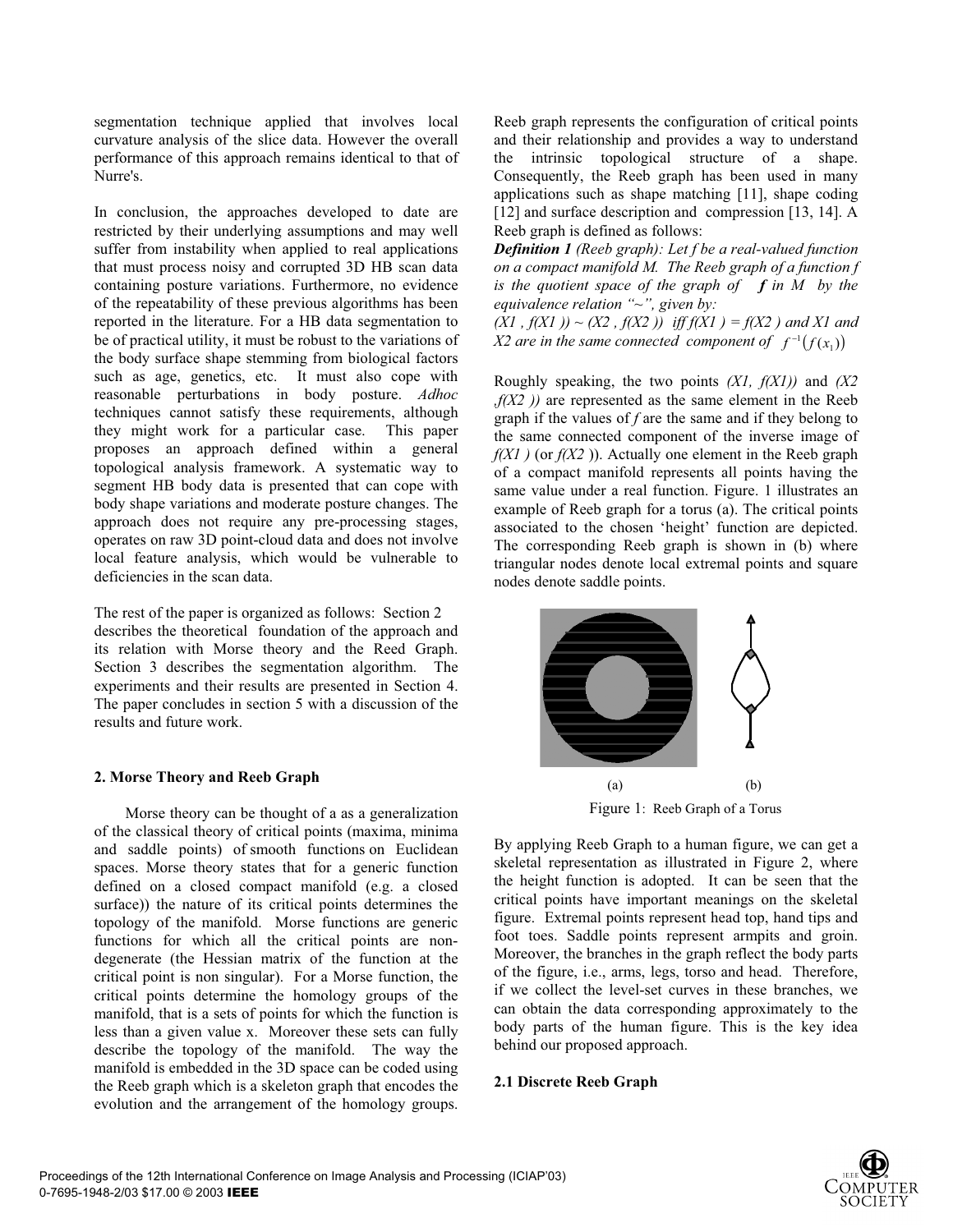The classical Morse theory is concerned with only nondegenerate critical points of smooth functions (Morse function) on smooth manifolds. In practice, our data format does not comply with this restrict assumption, as it consists of points sampled on the measured human body surface, and it might be corrupted by noise and gaps. The construction of the Reeb-Graph for such data, is inspired from the approach of Biasotti *et al* [13,14] who proposed an Extended Reeb Graph which can be extracted from a discrete surface, where the data is described by a set of unorganized polygonal contours. In our case the data is an unorganized cloud of 3D data points. We call the Reeb graph extracted from such data the Discrete Reeb Graph (DRG).



Figure.2: Reeb graph of a human figure.

The extraction is based on the notion of connectivity described in the following definitions:

#### *Definition 2 (connectivity of point sets):*

*Two point sets P ={ p<sub>i</sub> }, i=1..m and Q = {q<sub>i</sub>}, j=1..n are defined as connected iff* 

 $\exists p_i \in P$  *and*  $q_j \in Q$  *such that*  $|p_i - q_j| \le d$  Where

 $|p_i - q_j|$  means the distance between points  $p_i$  and  $q_j$ 

and *d* is a threshold that denotes the maximum distance between a couple of 'connected' points. The above definition covers also the connectivity between two points for the particular case where the sets *P* and *Q* each contain a single point.

#### *Definition 3 (connective point set):*

*A point set C is connective iff*   $\forall \Omega \subset C$  *and*  $\Omega \neq \emptyset$ ,  $\Omega$  *and*  $\overline{\Omega}$  *are connected*,

where  $\overline{\Omega}$  is the complement set of  $\Omega$  in *C*, and  $\phi$ denotes the empty set.

Based on the above definitions the DRG is built on the discrete set of points according to the following steps:

## **Step1: Establishing level-set curves**

For a continuous surface, a level-set curve is the intersection between a plane with a certain height and the

surface. Due to the discrete nature of the data (point samples), we extract data in a slice with a height in the domain $[h, h + d]$ , where *h* is a height value and *d* is the slice thickness. By choosing an appropriate value of *d*, each slice will contain a sufficient number of data points for analysis. The data is sliced from bottom to top. In total there are  $\text{ceil} (\vert h_{\text{max}} - h_{\text{min}} \vert / d)$  slices. Here  $\text{ceil} (\cdot)$  represents the nearest integer towards positive infinity and  $h_{\text{max}}$ ,  $h_{\text{min}}$ denote the maximum and minimum height value of the data. For each slice, data points are grouped into several discrete connective sets consisting of connected data points based on the definition of connectivity above. These groups which we call discrete curves represent the level-set curves in the DRG.

#### **Step2: Building the connectivity graph**

Considering each curve as a node in the graph, two nodes in two adjacent slices respectively are linked if their corresponding curves are connected. In this way, we can build up a graph containing all nodes and their links, i.e., DRG.

#### **Note**

In the DRG, critical points might degenerate into 'critical curves'. In other word, we might not discover the exact critical points due to the discreteness of data and slicing process, instead these points appear to be critical curves around which the topology of human body varies. Fortunately, our application does not deal with the theories based on non-generate critical points that many other applications involve. Therefore we do not distinguish critical points and critical curves in our application, and generally we title them 'critical nodes' in the DRG.

#### **3 Segmentation Algorithm**

 Before presenting the details of the segmentation algorithm, we describe our problem in a precise manner. First of all, the subject of our study is a general human figure. The HB data can be acquired by a general 3D scanner that is not constrained by specific specification requirements. The data is corrupted with noise, holes and gaps. Moreover, the human figure stands in the measuring platform with arms held at the sides and legs separated. Therefore the height direction of the measured figure is known. In order to segment scan data according to DRG, we need firstly to extract critical nodes in the DRG, and then locate branches representing body parts, finally we retrieve the data points corresponding to the branches. Finding critical nodes in the classical Reeb Graph is very intuitive. The root and leave nodes represents local extremal points. The branched nodes represent saddle points. However, it is nontrivial to extract critical nodes in DRG, because the noise and holes in the data might

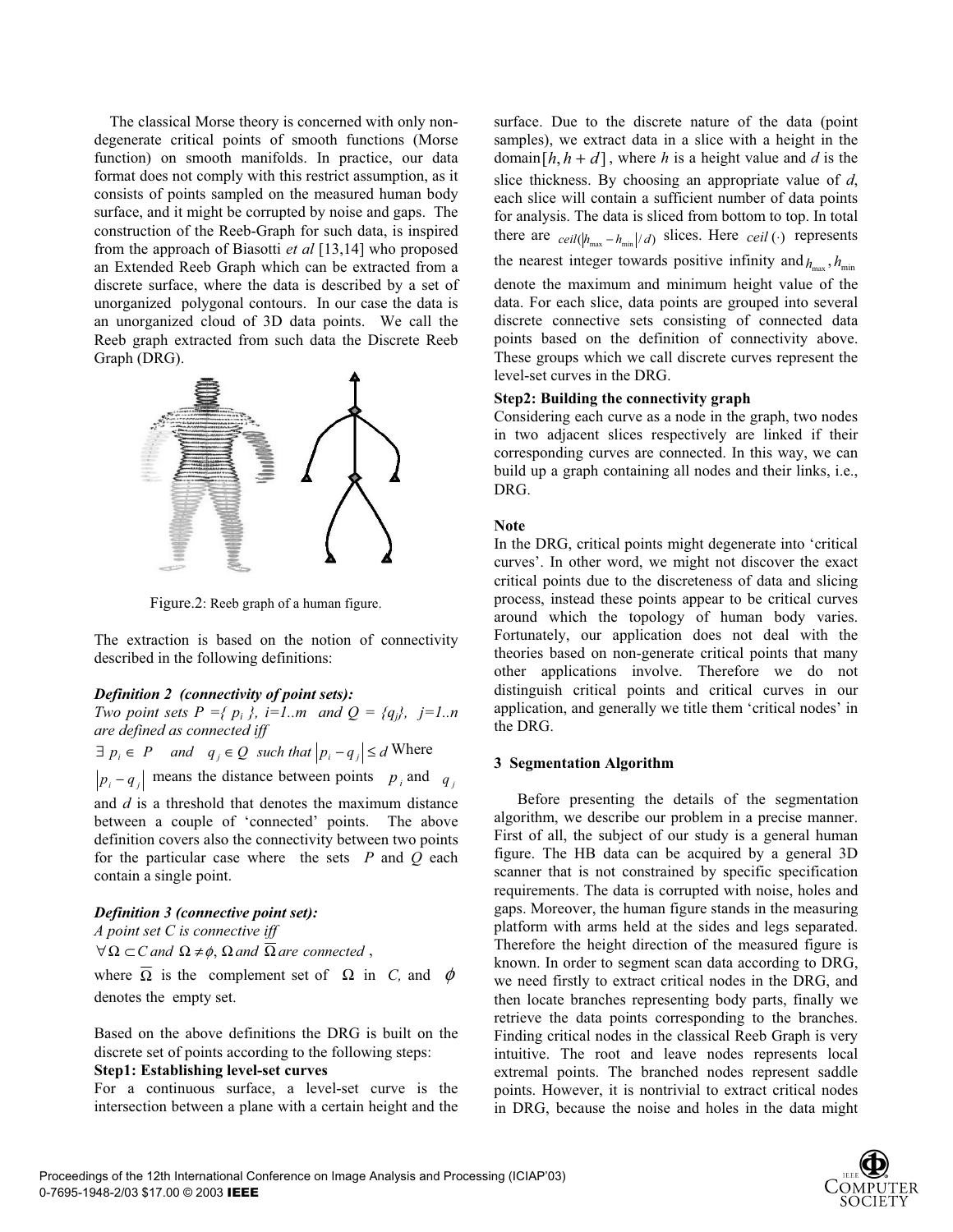change the local topological properties of the scan data and create 'false' critical nodes. In order to detect the 'true' critical nodes, we assume that the effects of noise and holes on the topology are bounded. Thus, we can use the following criteria to identify 'true' critical nodes

- A 'true' saddle node has at least two 'true' branches all of which are longer than a threshold length.
- 'True' extremal nodes are the deepest leaves of 'true' branches.

The segmentation algorithm is based on the analysis of the DRG and the above criteria. The algorithm contains only one pass searching from the bottom to the top of data. In this pass, the critical nodes representing foot toes, groin, hand tips, armpits and head top are detected using the criteria mentioned above and the 'true' branches between these critical nodes are extracted. Then the identification of branches corresponding to the body parts becomes very simple. The branches between groin and foot toes correspond to legs. The branches between armpits and hand tips correspond to arms. The rest of the data correspond to torso and head. The algorithm for building the DRG and finding the 'true' saddle nodes and branches is described by the following pseudo-code

#### **Notation:**

*Node* – A node is an entity which contains a curve in a slice.

*NewNode*() – A function to allocate a new node

*Class* – A class is defined as a group of connected nodes.

*Class*(*Node*) – The *Class* containing the *Node*.

*NewClass*() – A function to allocate a new class

*Num*(*Class*) – The number of nodes in the *class*

*Threshold* – A number used in our criterion for detection of 'true' branches.

*Branch* – The 'true' branch connected to a 'true' saddle node.

## **Code:**

Slicing from bottom to top **For** each slice Group data points into curves **For** each curve *node*:=*NewNode*()  **If** it is the 1-st slice *Class*(*node*) := *NewClass*() **Else** Determine the nodes  $\{N_1, N_2, \ldots, N_m\}$  in last slice connected to the *node* **If**  $m = 0$  *Class*(*node*) := *NewClass*() **Else**



```
...∪ Class(N_m)}
               C := \{ Class(N_1) \cup Class(N_2) \cup Pick up the classes such that
{C_i | Num(C_i) ≤ Threshold : i = 1,2, ..., n, (n ≤ m)}
             If n \geq 2For each C<sub>i</sub>
                 Branch<sub>i</sub> := C_i, j := j +1
                     Remove Ci
              End for 
            Else
              Class(node) := \{ N_1 \cup N_2 \cup \ldots \cup N_m \}End if 
               End if 
        End if 
     End for 
 End for
```
To simplify the curve grouping process in the above algorithm, we partition regularly the space of a slice into cubes each with the size of  $d \times d \times d$ . If there are data points inside a cube, this cube is labeled as '1', otherwise labeled as '0' (Fig.3). We can process these cubes according to their index in the same manner as a binary 2D image. Finding connected component in an image has been well examined in the literature. We choose a standard technique mentioned in [15](Chapter 2) to achieve this task.

| 0 | 0  | 0        | 0            | $\lfloor .1 \bullet \rfloor$ | $\boldsymbol{0}$ | 0              | 0                | 0            | $\boldsymbol{0}$ |   |
|---|----|----------|--------------|------------------------------|------------------|----------------|------------------|--------------|------------------|---|
| 0 | 0  | 0        | .º1 °        | $\theta$                     | $\boldsymbol{0}$ | $\mathbf{0}$   | $\boldsymbol{0}$ | 1            | 0                |   |
| 0 | 0  | 11       | $\mathbf{0}$ | $\boldsymbol{0}$             | $\mathbf{0}$     | $\mathbf{0}$   | $\mathbf{0}$     | $\cdot_1$    | 0                |   |
| 0 |    | 0        | 0            | $\boldsymbol{0}$             | 0                | 0              | J'               | 0            | 0                |   |
| 0 | ŀ۱ | $\theta$ | 0            | $\boldsymbol{0}$             | $\mathbf{0}$     | 1              | $\boldsymbol{0}$ | 0            | 0                |   |
| 0 | 0  |          | 1            | $1^{\bullet}$                | $\mathbf{P}$     | $\overline{0}$ | $\mathbf{0}$     | $\mathbf{0}$ | $\overline{0}$   | ₫ |
| d |    |          |              |                              |                  |                |                  |              |                  |   |

Figure 3 Finding connected curves in a slice

## **4. Experiments**

The validity of our method was tested through experiments conducted on real data samples. The first group of samples was downloaded from Cyberware website [16]. The samples, acquired from Cyberware whole body 3D scanner-WB4, include two female and two male subjects. Each sample contains about 12,000 data points. Figure 4 shows the pictures of the subjects and the segmentation results of their 3D scan data. It can be noticed that the body joints at the level of the armpits and the groin were detected quite faithfully, and the

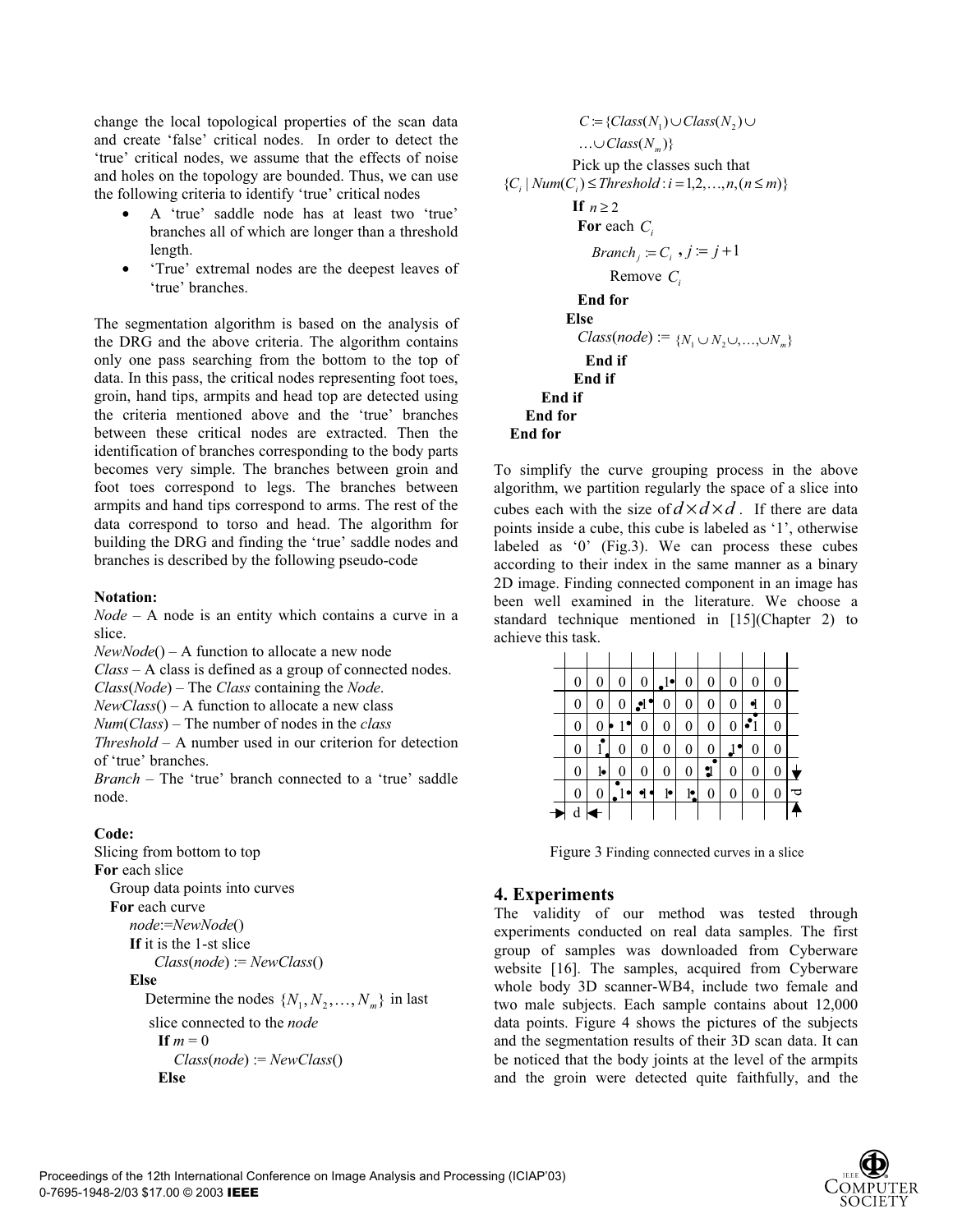segmented parts of the data correspond reasonably to the arms and legs.



It is also worth noting that the results were obtained using low quality scan data, as illustrated in Figure 5 which shows a zoomed area around the groin in Figure 4(a). The non-regular sampling of the data and the presence of gaps and holes can be observed. Hence, the algorithm appears to be robust to the above data corruption models.



Figure 5: Zoomed image illustrating the distribution of the scan data.

The choice of the height function used in the construction of the DRG assumes that the principal orientation of the body is collinear to the z axis of the coordinate frame. However this assumption might not hold due to many reasons such as the presence of a systematic error in the scan data or variations in the body standing pose. The effects of violating the z axis colinearity assumption were simulated by perturbing the coordinate frame orientations. This was implemented by rotating the coordinate frame around its x and y axes. To check the robustness of the algorithm, the perturbation was pushed to an extreme case by setting the angle of rotation to  $30^{\circ}$  and -30° (Figure.6) (a)). The experiments were carried out on the body scan

data of Figure 4(a) and the results are are displayed in Figure 6. The figure shows that the algorithm still produces a segmentation faithful to the body anatomy. However, the segmentation near the groin and the armpits is of reduced accuracy due to the difference between the slicing orientation and principal orientation of the body. Nevertheless these results indicate that the algorithm can cope (to a reasonable extent) with uncertainty in the principal orientation of the body.



Figure 6: Segmentation results obtained from perturbed data. (a) and (b) data rotated around the y axis by  $30^{\circ}$  and  $-30^{\circ}$ respectively. (c) and (d) data rotated around the x axis by  $30^{\circ}$ and  $-30^\circ$  respectively.

The second group of experiments was performed on human body scans acquired from 3D human body scanner at the EDVEC center [16]. This scanner uses Moire' fringe based 3D imaging technology, and is thus quite different from the Cyberware scanner which uses Laser technology. The scans are related to one subject in three different postures (Figure 7(a)). Each scan contains about 11,000 data points. The algorithm worked in a satisfactory way resulting in a reasonably accurate segmentation for the three postures (Figure 7(b)).

## **5. Conclusion**

This paper presents a new approach, based on topological analysis, for segmenting human body data scans. The approach extends the Reeb graph framework to the case of unorganized cloud of data points by defining and utilizing connectivity concepts. The approach can handle directly raw scan data without the need for any preprocessing or pre-formatting of the data. The segmentation proved to be robust against noise, gaps and irregular sampling and has no dependency on the specifications of the scanners. The performance of the algorithm was confirmed by experiments carried out with real scan data, acquired from different sources and related to a variety of human figures and postures. All the figures were successfully segmented into five parts without any manual intervention. To the best of our knowledge this

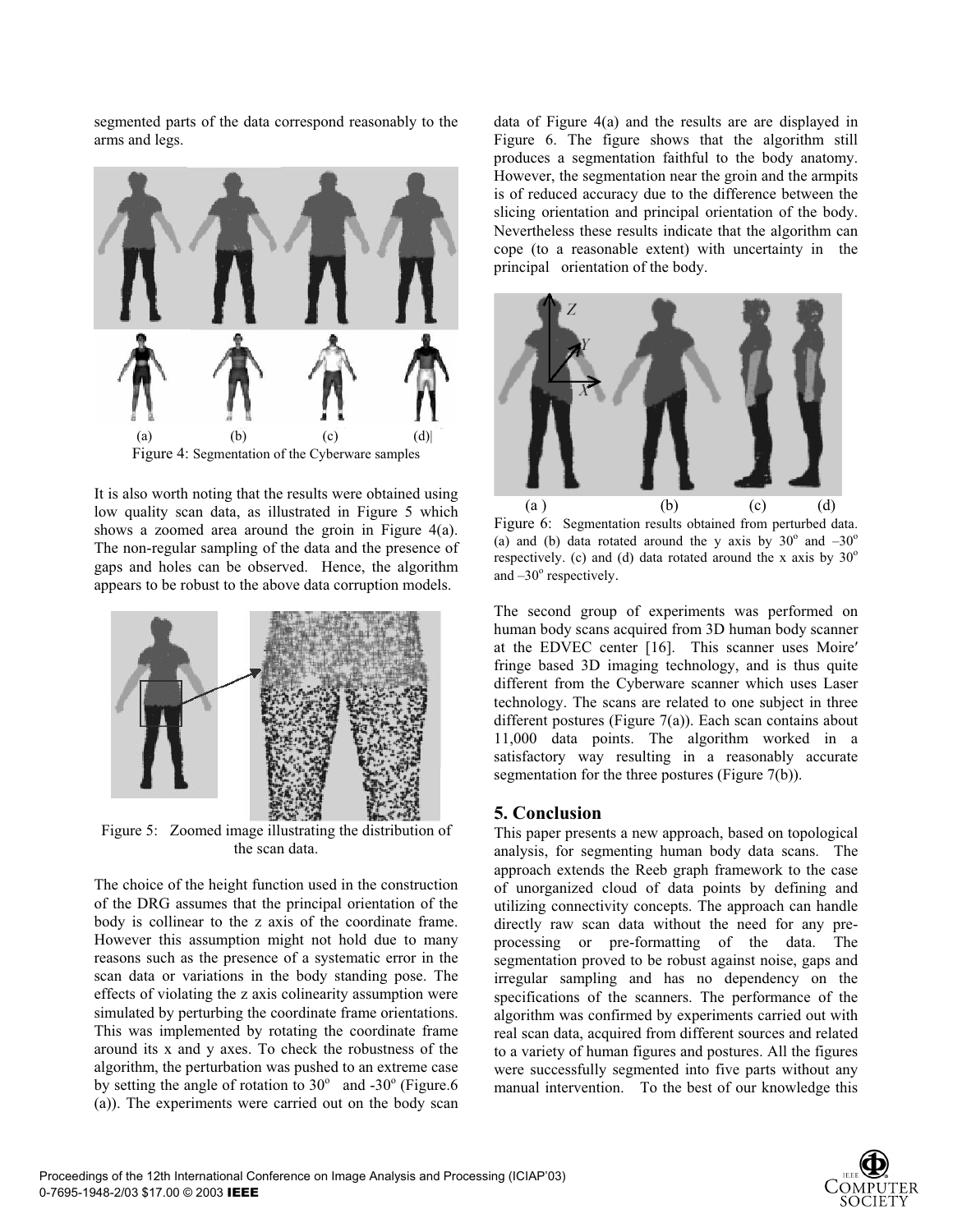work is the first to present a reliable and repeatable approach for segmenting 3D Human body scans.





(b) Figure 7: Three body postures (a) and their related segmented scans

Currently, the range of variation we allow in body posture is limited. Accordingly, we are investigating an extension to the presented algorithm to enable it to cater for a greater variety of body poses. This work is based on the concept of building multiple and complementary Reeb-Graphs constructed using appropriate generic functions. The analysis of each graph would then be combined to produce a single robust segmentation.

## **References**

[1] P.R.M. Jones, M. Rioux, "Three dimensional surface anthropometry:applications to human body", Optics and Lasers in Engineering, Vol. 28, No. 2, pp.89- 117, 1997.

[2] E. Paquet, K.M Robinette, M. Rioux, "Management of three-dimensional and anthropometric databases: Alexandria and Cleopatra". J. Electronic Imaging, Vol. 9, pp. 421-431, 2000.

[3] R.P. Pargas, N.J. Staples, J.S. Davis, "Automatic measurement extraction for apparel from a threedimensional body scan", Optics and Lasers in Engineering, Vol. 28, No. 2, pp.157-172, 1997.

[4] F. Cordier, H. Seo, N. Magnenat-Thalmann, "Madeto-MeasureTechnologies for an Online Clothing Store", Computer Graphics and Applications, pp.38-48, (1) 2003.

[5] J. Starck, G. Collins, R. Smith, A. Hilton, and J. Illingworth, "Animated statues", Journal of Machine Vision Applications, 2002.

[6] J.H. Nurre, "Locating landmarks on human body scan data" Proc Conf. 3D Digital Imaging and Modeling, pp.289-295, Ottawa, Canada, 1997.

[7]X. Ju, N. Werghi, and J. P. Siebert, "Automatic Segmentation of 3D Human Body Scans", Proc. Int. Conf. on Computer Graphics and Imaging 2000 s Vegas, USA, 2000.

[8] L. Dekker I. Douros B. F. Buxton P. Treleaven, "Building Symbolic Information for 3D Human Body Modeling from Range Data**",** Proc. 3D Digital Imaging and Modeling, Conf. 1999, pp. 388-397, Ottawa, Canada.

[9] I. Douros, L. Dekker, B. Buxton, "Reconstruction of the surface of the human body from 3D scanner data using B-splines", Proc. SPIE vol. 3640, pp234-245, San Jose, California, January 1999.

[10] C.L Wang, T.K, Chang, M. Yuen, "From laserscanned to feature human model: a system based on fuzzy logic concepet", CAD, Vol.35, pp. 241-253, 2003.

[11] M. Hilaga, Y. Shinagawa, T. Kohmura, T. .Kunii, "Topology matching for fully automatic similarity estimation of 3d shape"*.* SIGGRAPH 2001, pp 203 - 212, New York, USA.

[12] Y. Shinagawa, T.L. Kunii and Y.L. Kergosien. "Surface Coding Based on Morse Theory" , *IEEE Computer Graphics and Application*s, Vol.11, No.5, pp.66-78, 1991.

[13] S. Biasotti, M. Mortara, M., M. Spagnuolo, "Surface Compression and Reconstruction using Reeb graphs and Shape Analysis, Proc. of Spring Conference on Computer Graphics, pp. 175-184, Bratislava 2000.

[14] S. Biasotti, B. Falcidieno, M. Spagnuolo, "Extended Reeb Graph for Surface Understanding and description" Baja (eds) Lectures notes in Computer Sciences, 1953, pp. 185-197, 2000

[15] R.M. Haralick, L.G. Shapiro, *Computer and robot visio*n, Vol. 1, pp.33-37, Addison-Wesley, 1991.

[16] www.cyberware.com